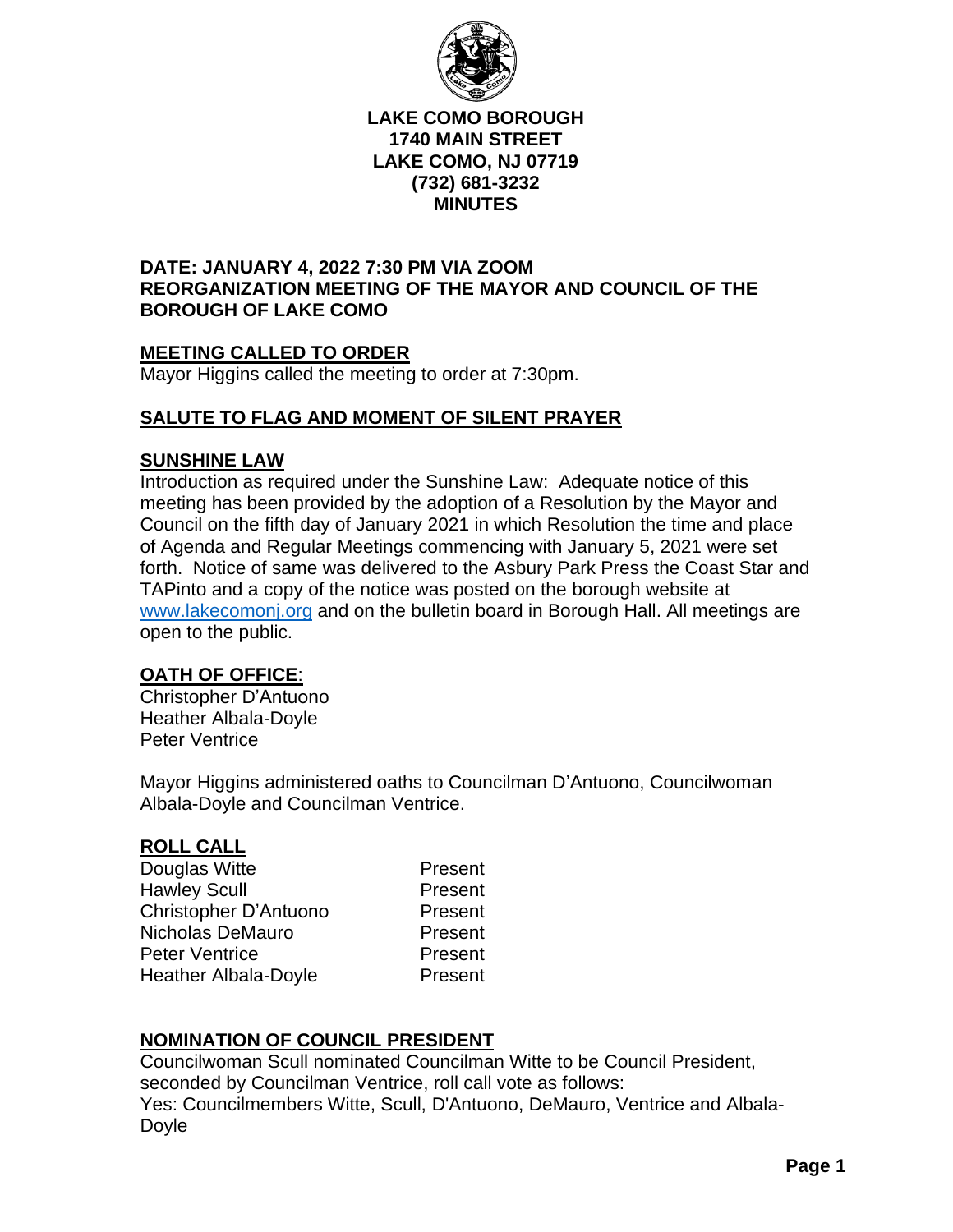No: None Abstain: None Absent: None

## **MAYOR HIGGINS' ASSIGNMENT OF COMMITTEE MEMBERS**

Mayor Higgins stated that he will do his assignment of Committee Members at a future meeting after he has spoken to the Council about any changes he will be making.

## **COMMUNICATIONS**

None on the agenda

## **REPORTS OF COMMITTEES**

- Councilwoman Albala-Doyle reported that all matters are in order.
- Councilman Ventrice reported that all matters are in order.
- Councilman DeMauro reported that there will be a Board of Education meeting on January 5<sup>th</sup> in the Belmar Elementary School Library, all other matters are in order.
- Councilman D'Antuono reported that all matters are in order.
- Councilwoman Scull congratulated Councilmembers Albala-Doyle, D'Antuono and Ventrice on being sworn in tonight and Councilman Witte on being nominated as Council President. All other matters are in order.
- Councilman Witte congratulated Councilmembers Albala-Doyle, D'Antuono and Ventrice and thanked the Council for nominating him as Council President for this year. All other matters are in order.
- Mayor Higgins also congratulated Councilman D'Antuono, Councilman Ventrice and Councilwoman Albala-Doyle on their swearing in tonight. Mayor Higgins also thanked the Council, Police, DPW and the Borough Hall staff for all their hard work over these last two very challenging years. All other matters are in order.

## **UNFINISHED BUSINESS**

No Unfinished Business

## **PUBLIC COMMENTS ON NEW BUSINESS**

Councilman Witte made a motion to open the meeting to the public, seconded by Councilwoman Scull, all are in favor.

Erick Schutz of Bradley Terrace commented that our meetings coincide with Belmar's meetings and asked if ours could be changed. Mayor Higgins responded that our meetings have been set on the 1<sup>st</sup> & 3<sup>rd</sup> Tuesdays for decades and Belmar has changed their meetings a few times. Ours will stay as they are. Mayor Higgins responded that he does have Coffee with the Mayor once a month for anyone unable to attend the Council meetings.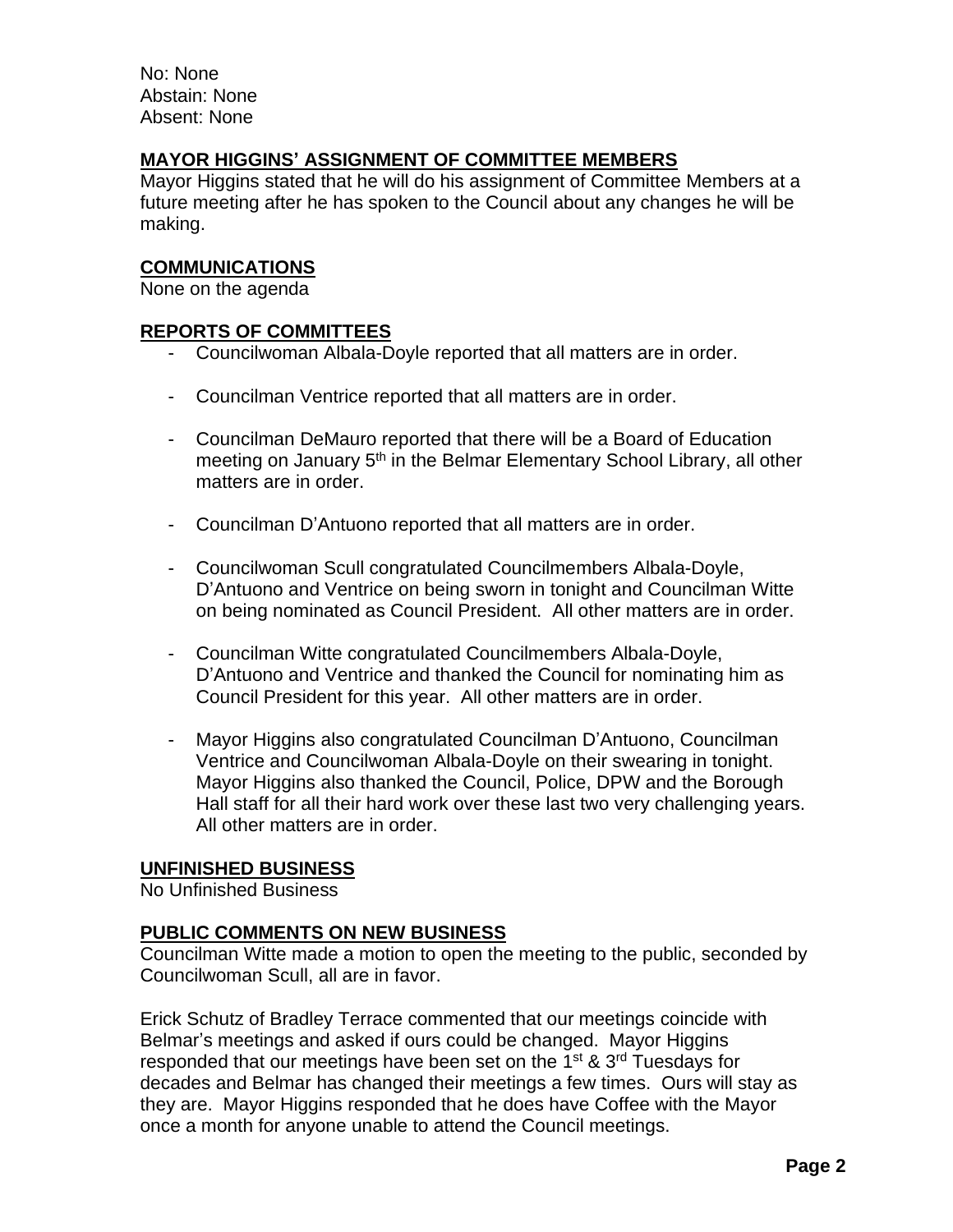Mike Ryan of E Street echoed the sentiments of the Mayor and it's not easy to change meeting dates especially since bills need to be paid, contracts signed by certain dates.

Councilman DeMauro made a motion to close the meeting to the public, seconded by Councilwoman Albala-Doyle, all are in favor.

## **CONSENT AGENDA**

All items listed under this section are considered to be routine by the Borough Council and will be enacted by one motion. There will be no separate discussion on these items. If discussion is desired, that item will be removed from the Consent Agenda and will be considered separately.

Resolution 2022-01 Time and Place of Regular Meetings

Resolution 2022-02 Approval of 2022 Meeting Dates

Resolution 2022-03 Rate of Interest on Delinquent Tax Bills

Resolution 2022-04 Rate of Interest on Delinquent Water/Sewer Bills

Resolution 2022-05 Designating Official Newspapers

Resolution 2022-06 Designating Official Depositories for Official Funds

Resolution 2022-07 Appointing Recycling Coordinator

Resolution 2022-08 Appointing Assessment Searcher

Resolution 2022-09 Appointing Municipal Labor Attorney

Resolution 2022-10 Appointing Municipal Attorney

Resolution 2022-11 Waiving Yard Sale Fees

Resolution 2022-12 Appointing Community Development Block Grant Representatives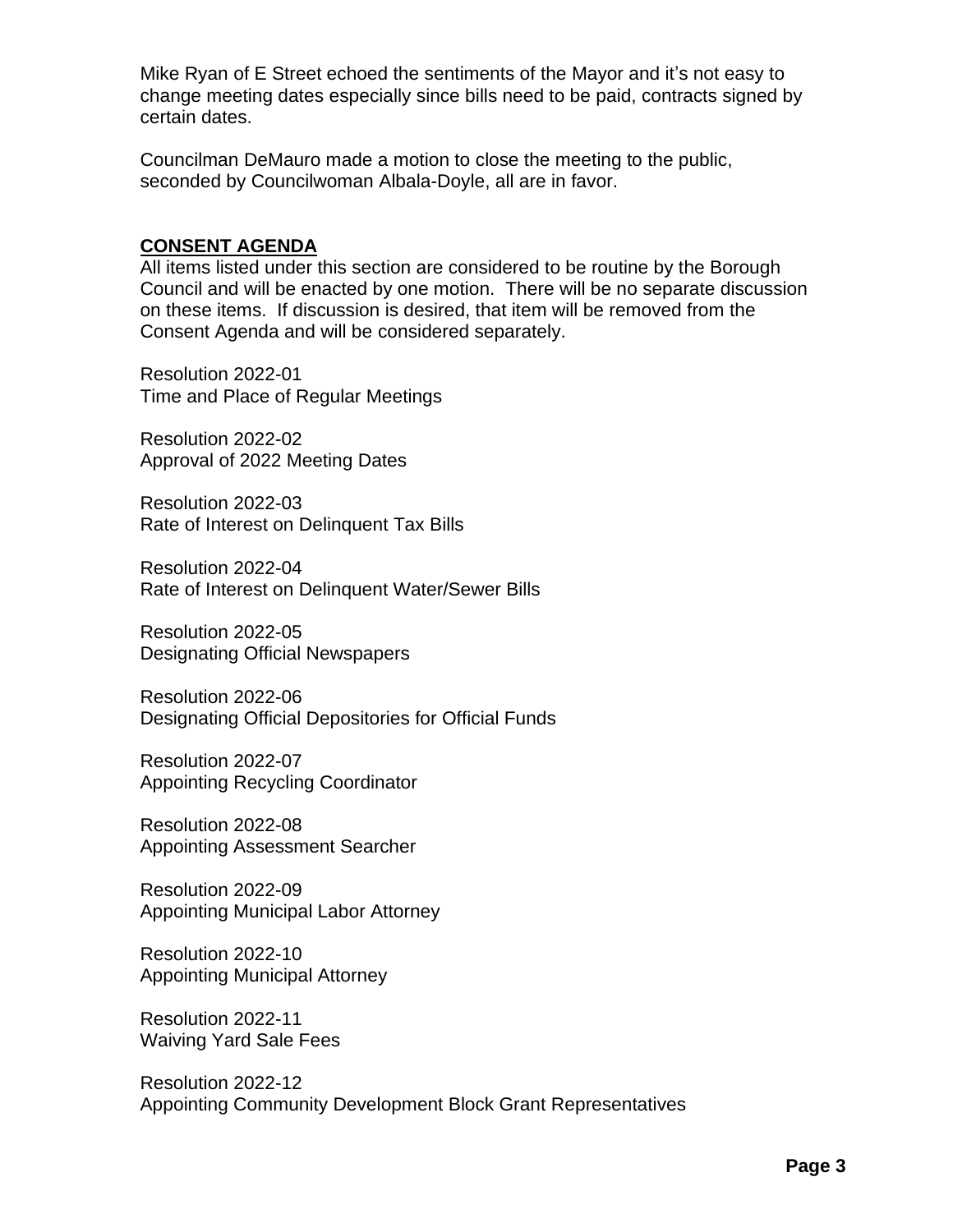Resolution 2022-13 Authorizing the Filing of the Recycling Tonnage Grant Application

Resolution 2022-14 Appointing the Planning/Zoning Board members

Resolution 2022-15 Appointing Representative to the Monmouth County Office of Aging

Resolution 2022-16 Appointing the Fund Commissioner and Safety Coordinator

Resolution 2022-17 Establishing a fee for Non-sufficient funds checks and/or uncollected funds

Resolution 2022-18 Appointing Municipal Bond Counsel

Resolution 2022-19 Appointing Deputy Administrator

Resolution 2022-20 Appointing Zoning Officer

Resolution 2022-21 Appointing Members of the Environmental Commission

Resolution 2022-22 Designating Duplicate Tax Bill Fee

Resolution 2022-23 Fee for Certificate for Redemption of Tax Sale

Resolution 2022-24 Fee for Duplicate Copy of Certificate of Sale

Resolution 2022-25 Appointing Municipal Engineer

Resolution 2022-26 Appointing members of the Tourism Commission

Resolution 2022-27 Appointing representatives to the Parade committee

Resolution 2022-28 Appointing members to the Local Emergency Planning Committee

Resolution 2022-29 Appointing Alternate/Conflict Prosecutor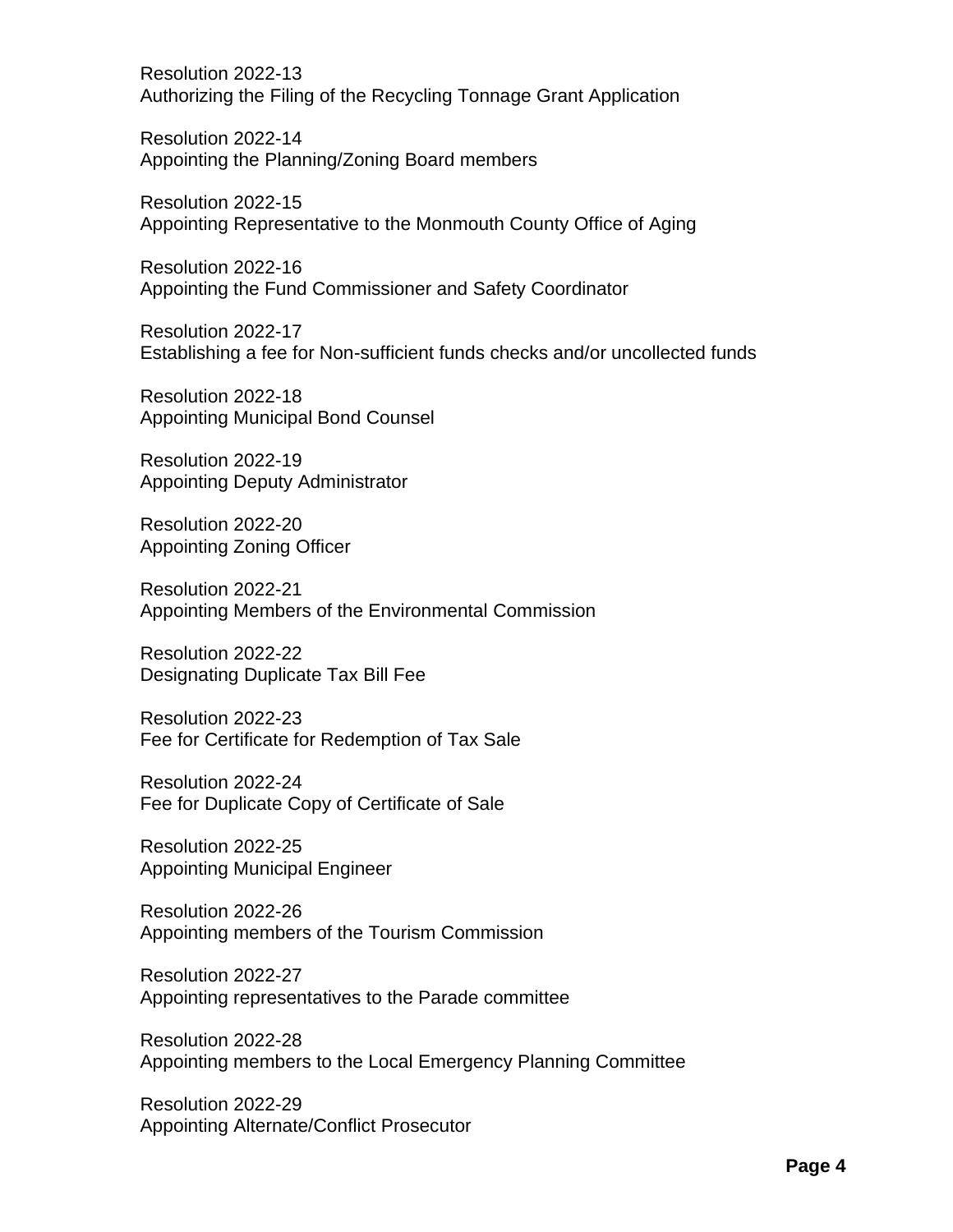Resolution 2022-30 Authorizing partial tax payments

Resolution 2022-31 Appointing the Americans with Disabilities Act Coordinator

Resolution 2022-32 Appointing the Tax Search Officer

Resolution 2022-33 Establishing fees for photocopies and duplication of electronic or computer generated documents

Resolution 2022-34 Appointing the Clean Communities Coordinator

Resolution 2022-35 Appointing the Municipal Prosecutor

Resolution 2022-36 Appointing Public Defender

Resolution 2022-37 Appointing Special Tax Counsel

Resolution 2022-38 Electronic Tax Sale

Resolution 2022-39 Appointing Municipal Auditor

Resolution 2022-40 Appointing Alternate/Conflict Public Defender

Resolution 2022-41 Award of a Contract for Municipal Planner

Resolution 2022-42 Appointing Construction Code Official

Resolutions 2022-43 Appointing Fire Subcode Official

Resolution 2022-44 Authorizing Aerial Mosquito Control Operations

Resolution 2022-45 Appointing Alternate/Conflict Engineer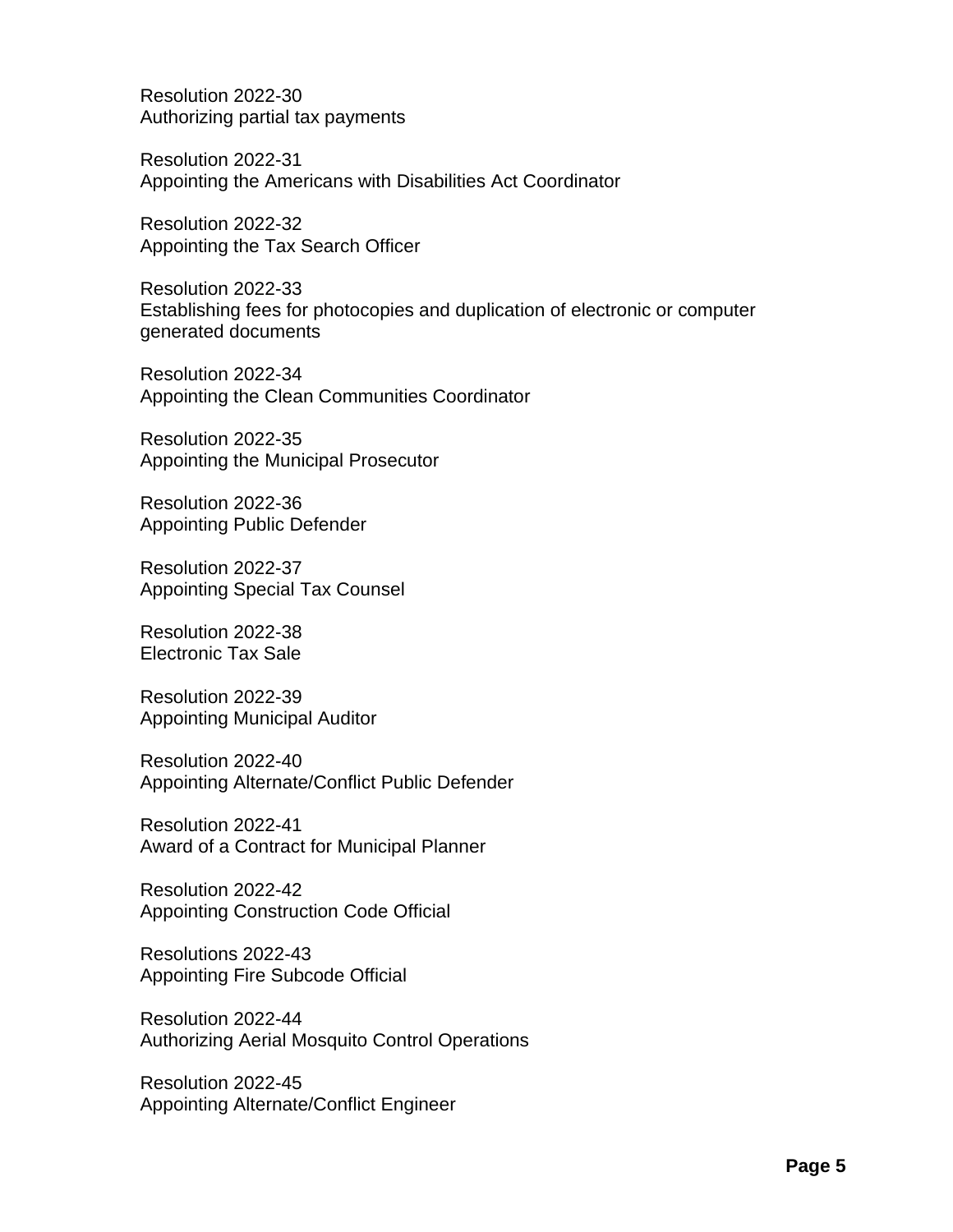Resolution 2022-46 Appointing Building Subcode Official

Resolution 2022-47 Appointing Electrical Subcode Official

Resolution 2022-48 Appointing SMRSA Representative

Resolution 2022-49 Appointing Risk Management Consultant

Resolution 2022-51 Fee Resolution

Resolution 2022-52 Appointing Public Safety Director

Resolution 2022-55 Appointing Alternate Tax Attorney

Resolution 2022-56 Financial Consultant Services

Councilman Witte made a motion to approve the items on the Consent Agenda, seconded by Councilman Ventrice, all are in favor.

## **NEW BUSINESS**

Resolution 2022-50 Temporary Budget Offered by Councilman Witte, seconded by Councilman Ventrice, roll call vote as follows: Yes: Councilmembers Witte, Scull, D'Antuono, DeMauro, Ventrice and Albala-Doyle No: None Abstain: None Absent: None

Resolution 2022-53 Authorizing Contract with Monmouth County SPCA Offered by Councilman D'Antuono, seconded by Councilman DeMauro, roll call vote as follows: Yes: Councilmembers Witte, Scull, D'Antuono, DeMauro, Ventrice and Albala-**Dovle** No: None Abstain: None Absent: None

Resolution 2022-54 Authorizing Contract with Dental Services Organization